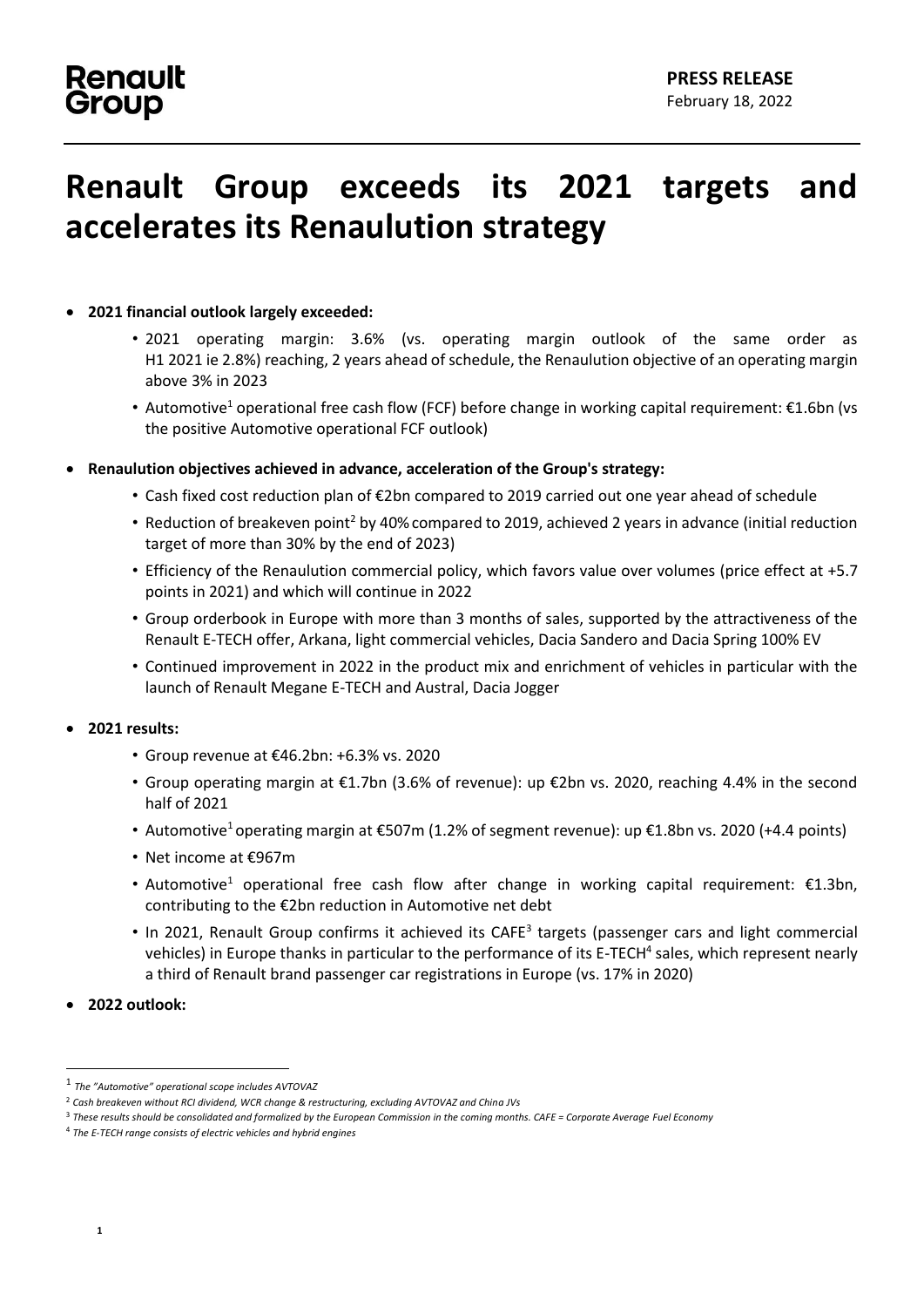In an environment still impacted by the semiconductor crisis, particularly in the 1<sup>st</sup> half of 2022 (total loss estimated at 300,000 vehicles on 2022 production), and by the increase of raw materials prices, the Group is aiming to achieve for the full year:

- a Group operating margin superior or equal to 4%
- an Automotive operational free cash flow superior or equal to €1 bn

**Ahead of its mid-term Renaulution objectives, the Group will organize a Capital Market Day in the fall of 2022.**

*"Renault Group largely exceeded its 2021 financial targets despite the impact of semiconductor shortages and rising raw material prices. This reflects the sustained pace of the in-depth transformation of the Group, initiated within the framework of Renaulution. Thanks to the continuous commitment of the teams and by capitalizing on the Alliance, we are accelerating the deployment of our strategic ambitions, in order to position the Group as a competitive, tech and sustainable major player."* said **Luca de Meo, CEO of Renault Group**

*"With these 2021 results, Renault Group reached a further step in its recovery. This performance is due to the early successes of the Group strategy, promoting value over volumes, and its strict financial discipline. It allowed us to achieve in a sustainable way, and one or two years in advance, some objectives of Renaulution. The Group is further accelerating the implementation of its strategic projects with the single target of creating value for all its stakeholders."* said **Clotilde Delbos, CFO of Renault Group**

Boulogne-Billancourt, February 18<sup>th</sup>, 2022 - Group revenue reached €46,213m, up 6.3% compared to 2020. At constant scope and exchange<sup>5</sup> rates, it increased by 8.0% (negative exchange rate effect mainly related to the devaluation of the Russian Ruble, the Turkish Lira, the Argentine Peso and the Brazilian Real).

**Automotive revenue excluding AVTOVAZ** amounted to €40,404m, up 7.1% compared to 2020.

The recovery of the automotive market contributed 4.4 points.

The new commercial policy, launched in the 3<sup>rd</sup> quarter of 2020 and focusing on the most profitable segments, led to a positive net price effect of 5.7 points. The success of Arkana, launched in the second quarter of 2021 and highlighting the return of Renault brand in the C segment, and the light commercial vehicles performance generated a positive product mix effect of 2.2 points. These two effects allowed to compensate for the loss of volume of 7.5 points mostly linked to the implementation of this "value over volumes" policy.

The "Other" effects, of +5.3 points, came from the decline in sales with buy back commitments in line with the policy of selecting the most profitable channels and following the disposal of several Renault Retail Group branches in 2021. The increase in aftersales contribution and the recovery of network activity, strongly impacted by the lockdown measures in 2020, also contributed positively.

**AVTOVAZ's revenue** increased by 10.4% to €2,850m, mainly due to strong price increases and a product mix effect of +18.4 points, more than offsetting the negative impact of currencies (-6.8 points). The LADA brand maintained its leadership in Russia with a market share of nearly 21%. LADA Vesta and LADA Granta sales ranked respectively at the  $1<sup>st</sup>$  and  $2<sup>nd</sup>$  place in Russia.

<sup>&</sup>lt;sup>5</sup> In order to analyze the variation in consolidated revenue at constant exchange rates, Renault Group recalculates the revenue for the current financial year by applying average *exchange rates of the previous period.*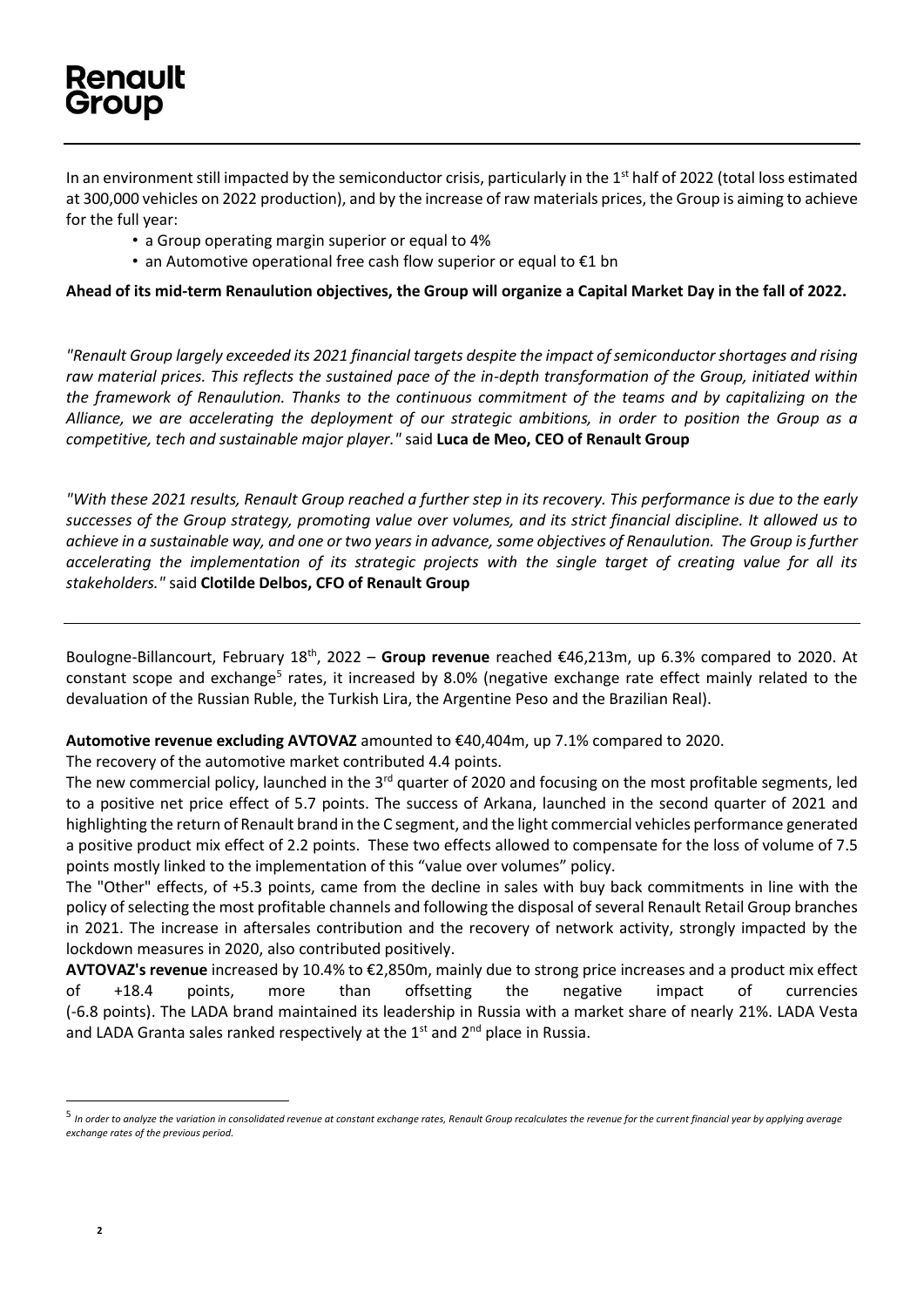The Group recorded a positive **operating margin** of €1,663m (3.6% of revenue) compared to -€337m in 2020. It reached 4.4% of revenue in the second half of 2021.

**Automotive operating margin excluding AVTOVAZ** improved by €1,710m to €260m (0.6% of revenue). The recovery of the automotive market had a positive impact of €293m.

The mix/price/enrichment effect of €1,127m was the result of the commercial policy favoring value over volumes and price increases to cover exchange rate devaluations and cost inflation. This policy more than offset the negative volume effect of €579m.

The "Productivity" effect (purchasing, warranty, R&D, manufacturing & logistics costs, G&A) was positive by €852m, mainly due to purchasing performance (€541m) and the optimization of R&D expenses.

These operational performances largely offset the rise in raw material prices, which weighed for -€468m.

The "Other" effects amounted to +€483m. The major contributors are stronger performance from parts and accessories, from our owned network and a favorable impact of sales with buy-back commitments.

**AVTOVAZ's operating margin** amounted to €247m, up €106m, mainly reflecting the price increases that more than offset the negative currency effect and the increase in raw material prices.

The **contribution of Sales Financing** to the Group's operating margin reached €1,185m, an increase of €178m compared to 2020. This increase is mainly the result of a sharp improvement in the cost of risk, which stood at 0.14% of average performing assets compared to 0.75% in 2020. This very good level is explained by the improvement in risk parameters and a return to normal recovery processes impacted by the lockdowns in 2020.

RCI Bank and Services posted new financing growth of 0.4% (excluding negative currency effects of -€92m) compared to 2020, helped by the strong performance of used vehicle financings and by average financed amounts up 7.2% on new and used vehicles.

**Other operating income and expenses** were negative at -€265m (compared to -€1,662m in 2020). Provisions for restructuring charges of -€430m were offset by asset disposals (€487m) mainly related to the sale of several Renault Retail Group (RRG) branches in line with the announced strategy.

After taking into account other operating income and expenses, the **Group's operating income** stood at €1,398m compared to -€1,999m in 2020.

The **financial result** amounted to -€350m, an improvement of €132m compared to 2020, mainly related to the accounting revision of the carrying value of the loan guaranteed by the French State.

The **contribution of associated companies** amounted to €515m, including €380m related to Nissan's contribution, an increase of €5,660m compared to 2020. As a reminder, Nissan's contribution in 2020 included -€4,290m in impairments and restructuring costs (including -€1,934m of IFRS restatements).

**Current and deferred taxes** represented a charge of -€596m compared to a charge of -€420m in 2020 related to the improvement in the result.

**Net income** was €967m and **net income, Group share**, was €888m (+€3.26 per share compared to -€29.51 per share in 2020).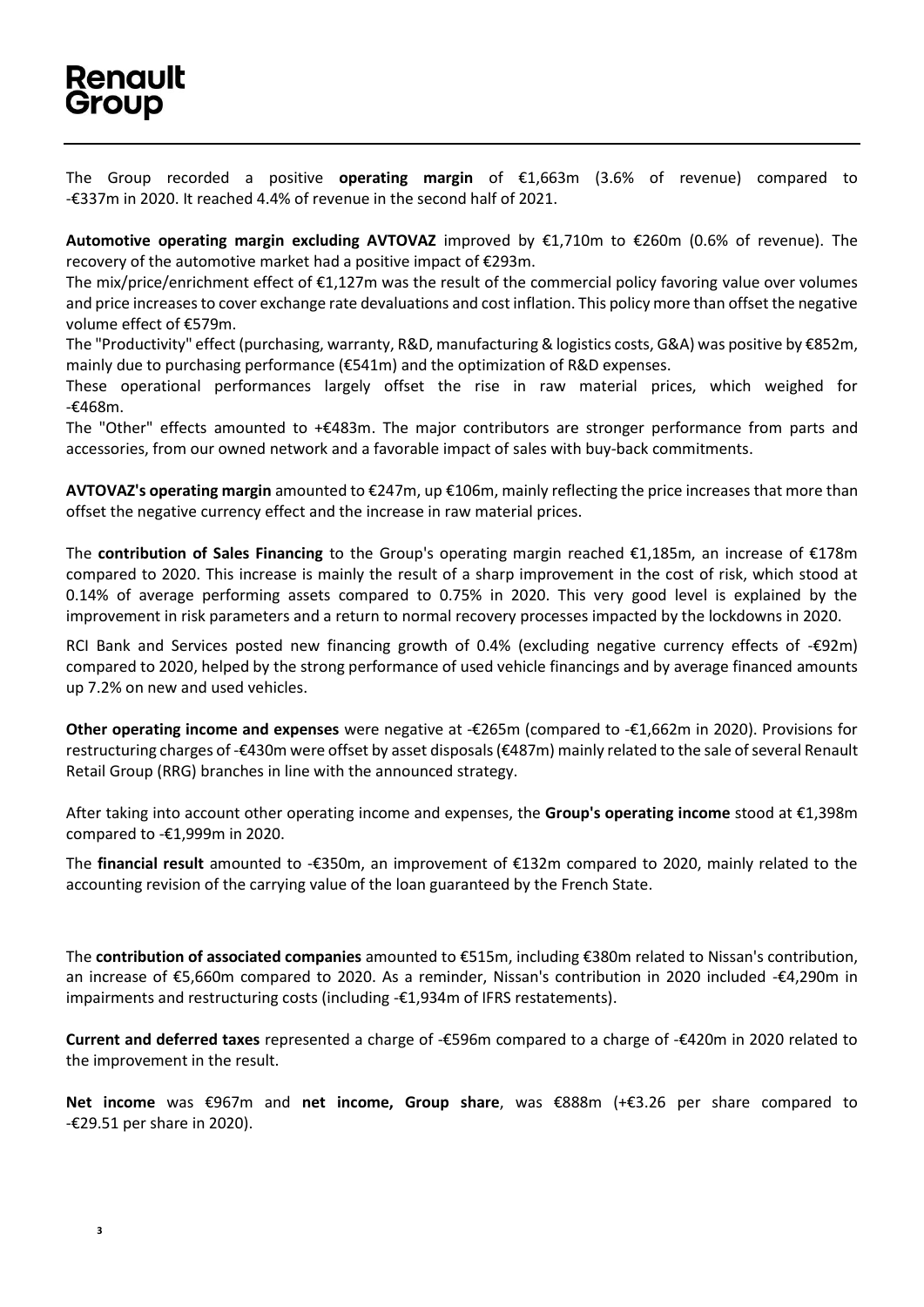The **cash flow of the Automotive**<sup>6</sup> **business**, excluding restructuring expenses, included €1bn of RCI dividends and reached €4.8bn, an increase of €2.8bn compared to 2020.

This cash flow covered the tangible and intangible investments before asset disposals which amounted to €3.2bn (€5.1bn in 2020).

Excluding the impact of asset disposals, the Group net CAPEX and R&D rate amounted to 8.5% of revenue. It amounted to 7.3% including asset disposals compared to 11.3% in 2020.

**Automotive<sup>6</sup> operational free cash flow** was positive at €1,272m, after taking into account payments for restructuring expenses of -€602m, asset disposals of €574m and a negative impact of the change in working capital requirement of -€330m.

The Automotive operational free cash flow and the sale of shares held in Daimler for €1.1bn contributed to the €2bn reduction in **Automotive net debt** which stood at €1.6bn at December 31, 2021.

As of December 31, 2021, **total inventories** of new vehicles (including the independent dealer network) represented 336,000 vehicles compared to 486,000 at the end of December 2020, or 53 days of sales.

The Board of Directors will propose to the Assembly General Meeting, scheduled for May 25, 2022, to not pay a dividend for the 2021 financial year.

In 2022, Renault Group will make an early repayment of €1bn of the loan from a banking pool guaranteed by the French State as well as €1bn relating to the mandatory annual reimbursement. The loan will be fully reimbursed by the end of 2023 at the latest.

#### Decarbonization and fair transition at the heart of our ESG strategy

In 2021, Renault Group released its Corporate purpose: "Our spirit of innovation takes mobility further to bring people closer" and published its ESG strategy based on 3 pillars: carbon neutrality, safety and inclusion.

Renault Group aims to achieve carbon neutrality in Europe by 2040 and worldwide by 2050 by reducing its carbon emissions over the entire life cycle of the vehicle: materials and components purchased, production sites, vehicle emissions on the road, second life but also recycling. This Climate Strategy was presented in the Climate Report published in April 2021.

Over the past decade, Renault Group and the Alliance have already invested more than €10bn in electrification. This movement is accelerating: the Alliance will invest €23bn over the next five years. Thanks to the 5 common electric platforms covering most segments, Renault brand aims to become 100% electric by 2030 for passenger cars in Europe.

**4**

<sup>6</sup> *The "Automotive" operational scope includes AVTOVAZ*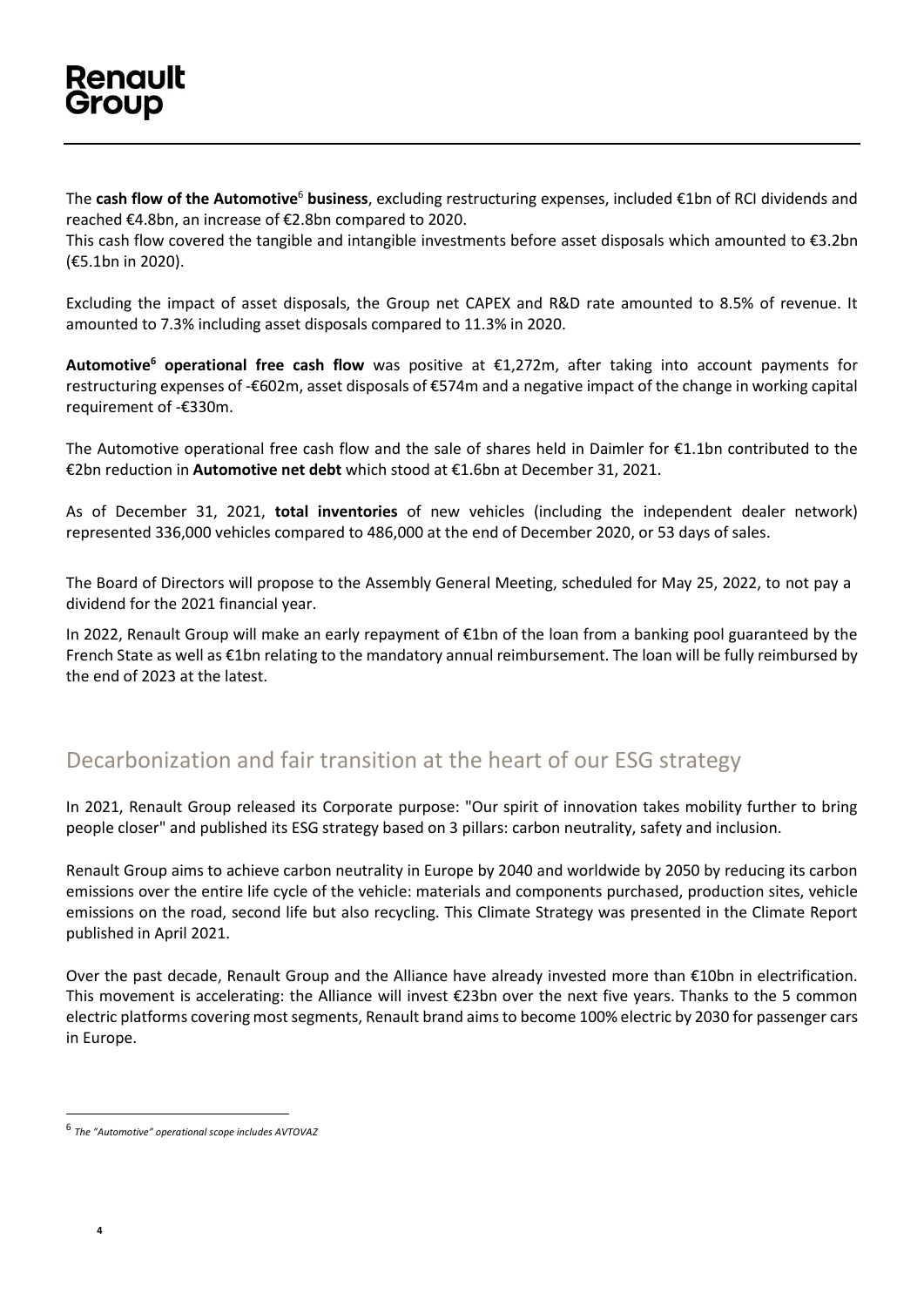More than one year ago, Renault Group launched the ReFactory project to transform the Flins plant (Yvelines, France) into the first European factory dedicated to the circular economy of mobility and structured around 4 activity centers:

- RE-TROFIT with the "Factory VO" (Used Vehicles), the first factory specialized in the retrofitting and refurbishing activities of used cars on an industrial scale;
- RE-ENERGY contributing to the development of applications for the  $2^{nd}$  life of batteries and new energies;
- RE-CYCLE bringing together recycling and reuse of parts and materials;
- RE-START, innovation and training center project, bringing together 3 entities: an innovation center dedicated to the industry 4.0, a training campus and an incubator dedicated to research and innovation in the circular economy.

The Flins ReFactory aims to retrofit 45,000 vehicles per year by 2023 and repair 20,000 batteries per year by 2030, with 3,000 jobs on site in 2030. This global industrial project is intended to be deployed more widely, like the project launched at the Seville plant.

Finally, Renault Group is rethinking its organization to support the transformation of the automotive industry's professions and launched in 2021 the ReKnow University dedicated to the acquisition of new skills in the electrification, analysis and cybersecurity of data or the recycling of vehicles and their batteries. In France, 2,600 people were upskilled or reskilled in 2021 and more than 3,000 will be trained in 2022 with an objective of 10,000 people in 2025.

### Outlook & Strategy

#### **2022 outlook**

In an environment still impacted by the semiconductor crisis, particularly in the 1<sup>st</sup> half of 2022 (total loss estimated at 300,000 vehicles on 2022 production), and by the increase of raw materials prices, the Group is aiming to achieve for the full year:

- a Group operating margin superior or equal to 4%
- an Automotive operational free cash flow superior or equal to €1 bn

Thanks to its performance, Renault Group is in a position to accelerate its Renaulution strategy by leveraging its industrial and technological assets:

- Renault Group confirms its ambition in EV with the objective for the Renault brand to be 100% EV in Europe by 2030. To this end, Renault Group is studying the opportunity to bring together its 100% electric activities and technologies within a dedicated entity in France to accelerate their growth.
- At the same time, Renault Group is also studying the opportunity to bring together its activities and technologies of ICE and hybrid engines and transmissions based outside of France within a dedicated entity, in order to strengthen the potential of Renault Group's technologies and know-how.

The results of these considerations will be shared regularly with the various representative bodies of the Group and will be the subject of information and/or consultation procedures in accordance with the regulations in force in the various countries involved.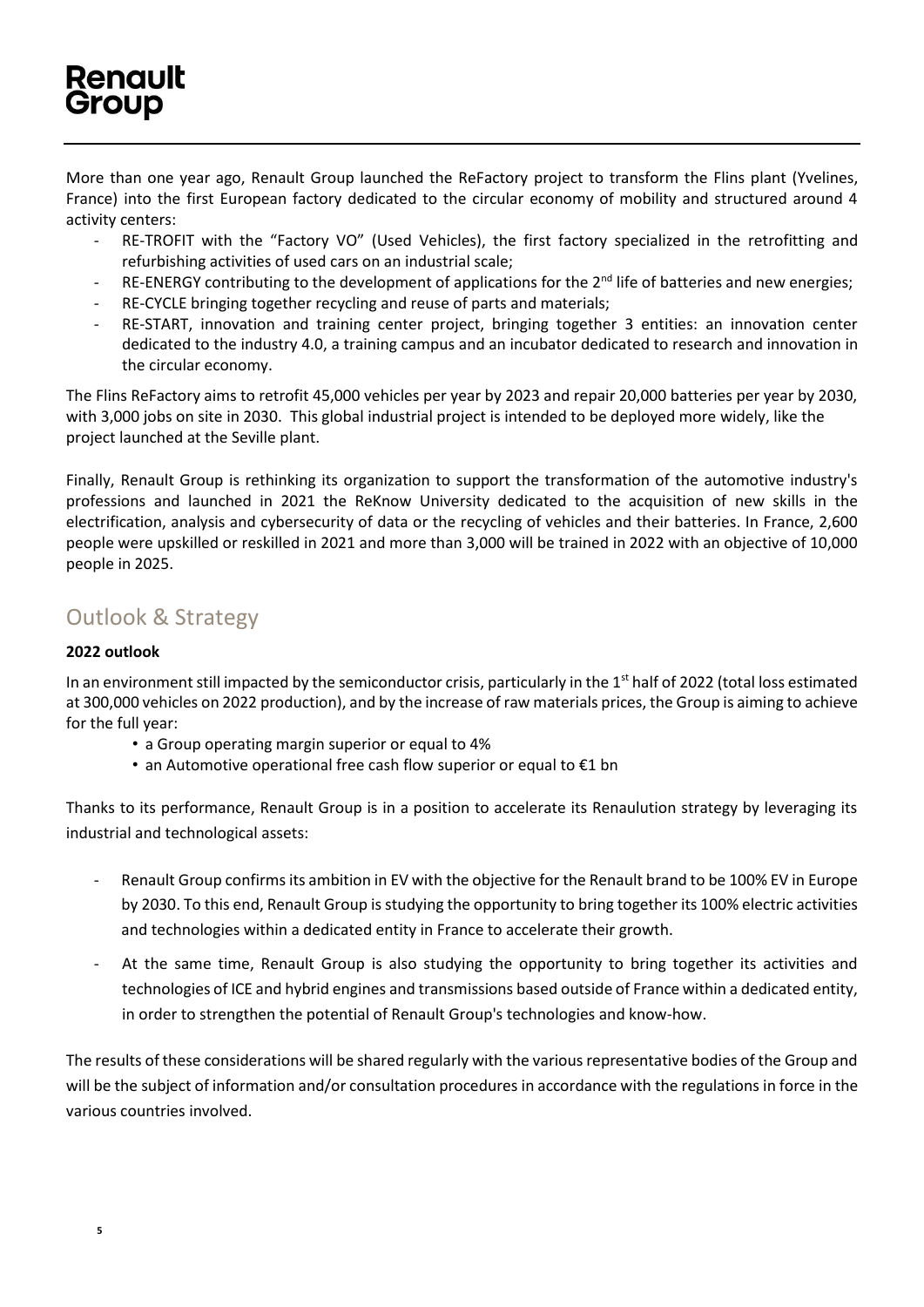# **Renault**<br>Group

**6**

**Ahead of its Renaulution mid-term objectives and in line with the results of these strategic reflections, Renault Group will present, at a Capital Market Day in the fall of 2022, an update on its strategy in order to position the company as a competitive, tech and sustainable major player.**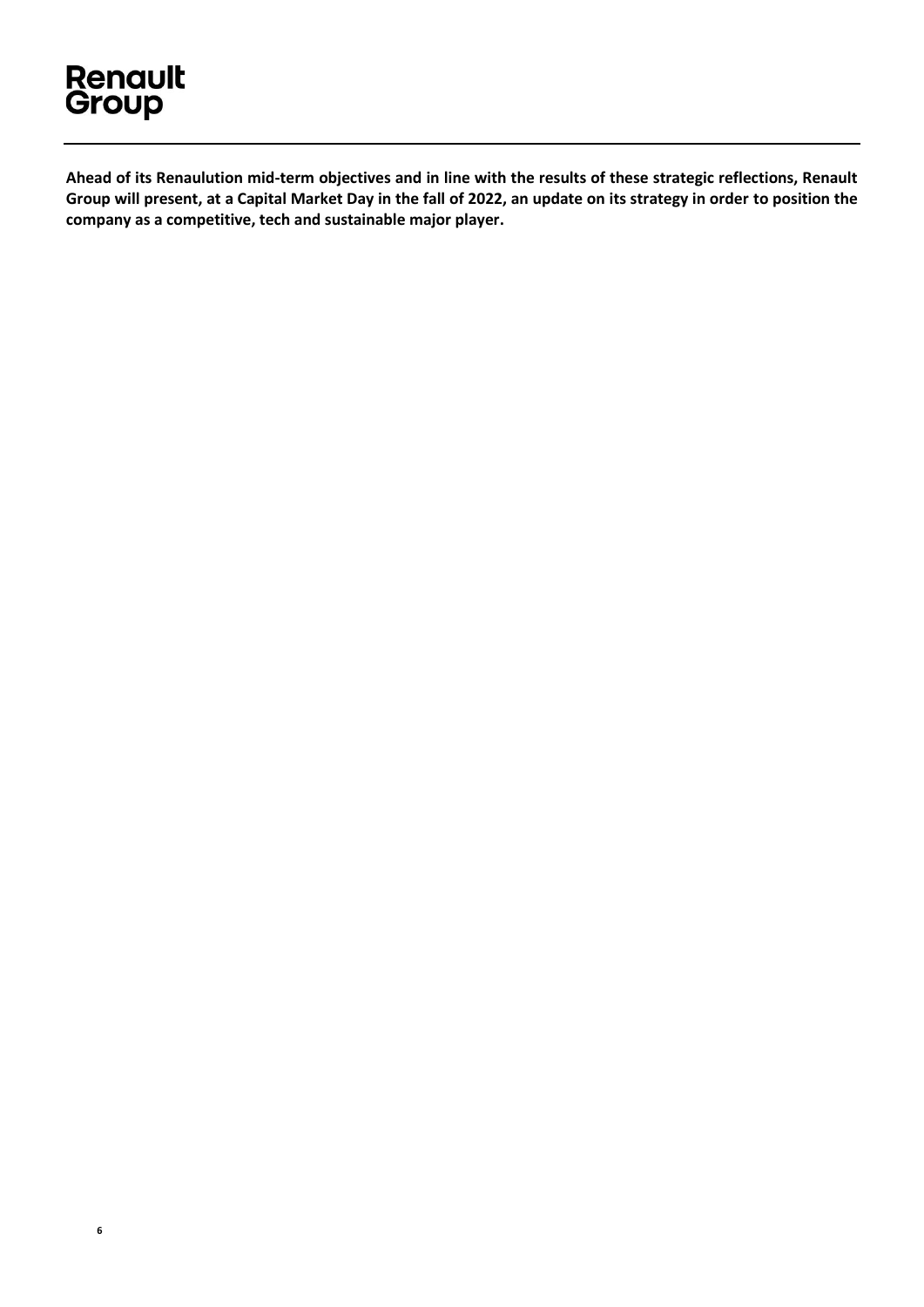## Renault Group's consolidated results

| In M€                                         | 2019     | 2020     | 2021   | Change     | Change     |
|-----------------------------------------------|----------|----------|--------|------------|------------|
|                                               |          |          |        | 2021/2019  | 2021/2020  |
| Group revenue                                 | 55,537   | 43,474   | 46,213 | $-16.8\%$  | $+6.3%$    |
| <b>Operating margin</b>                       | 2,662    | $-337$   | 1,663  | -999       | $+1,999$   |
| % of revenue                                  | 4.8%     | $-0.8%$  | 3.6%   | $-1.2$ pts | $+4.4$ pts |
| Other operating income and expenses           | -557     | $-1,662$ | $-265$ | $+292$     | $+1,397$   |
| <b>Operating income</b>                       | 2,105    | $-1,999$ | 1,398  | -707       | $+3,396$   |
| Net financial income and expenses             | $-442$   | $-482$   | $-350$ | +93        | $+132$     |
| <b>Contribution from associated companies</b> | $-190$   | $-5,145$ | 515    | +705       | $+5,660$   |
| Of which: NISSAN                              | 242      | $-4,970$ | 380    | $+138$     | $+5,350$   |
| <b>Current and deferred taxes</b>             | $-1,454$ | $-420$   | $-596$ | $+858$     | $-176$     |
| Net income                                    | 19       | $-8,046$ | 967    | +948       | $+9,013$   |
| Net income, Group share                       | $-141$   | $-8,008$ | 888    | $+1,029$   | $+8,896$   |
| <b>Automotive Operational Free Cash Flow</b>  | 153      | $-4,551$ | 1,272  | $+1,119$   | $+5,823$   |

## Additional information

The consolidated financial statements of Groupe Renault and the company accounts of Renault SA at December 31, 2021 were approved by the Board of Directors on February 17, 2022 met under the chairmanship of Jean-Dominique Senard.

The Group's statutory auditors have conducted an audit of these financial statements and their report will be issued shortly.

The earnings report, with a complete analysis of the financial results in 2021, is available at www.group.renault.com in the "Finance" section.

## 2021 Financial Results Conference

Link to follow the conference at 8am today and available in replay[: events.renaultgroup.com/en/](https://events.renaultgroup.com/en/?utm_source=Push%20mail%20journalistes%20EN%20-%20Financial%20Results&utm_medium=Email%20journalistes&utm_campaign=Financial%20Results%202021)